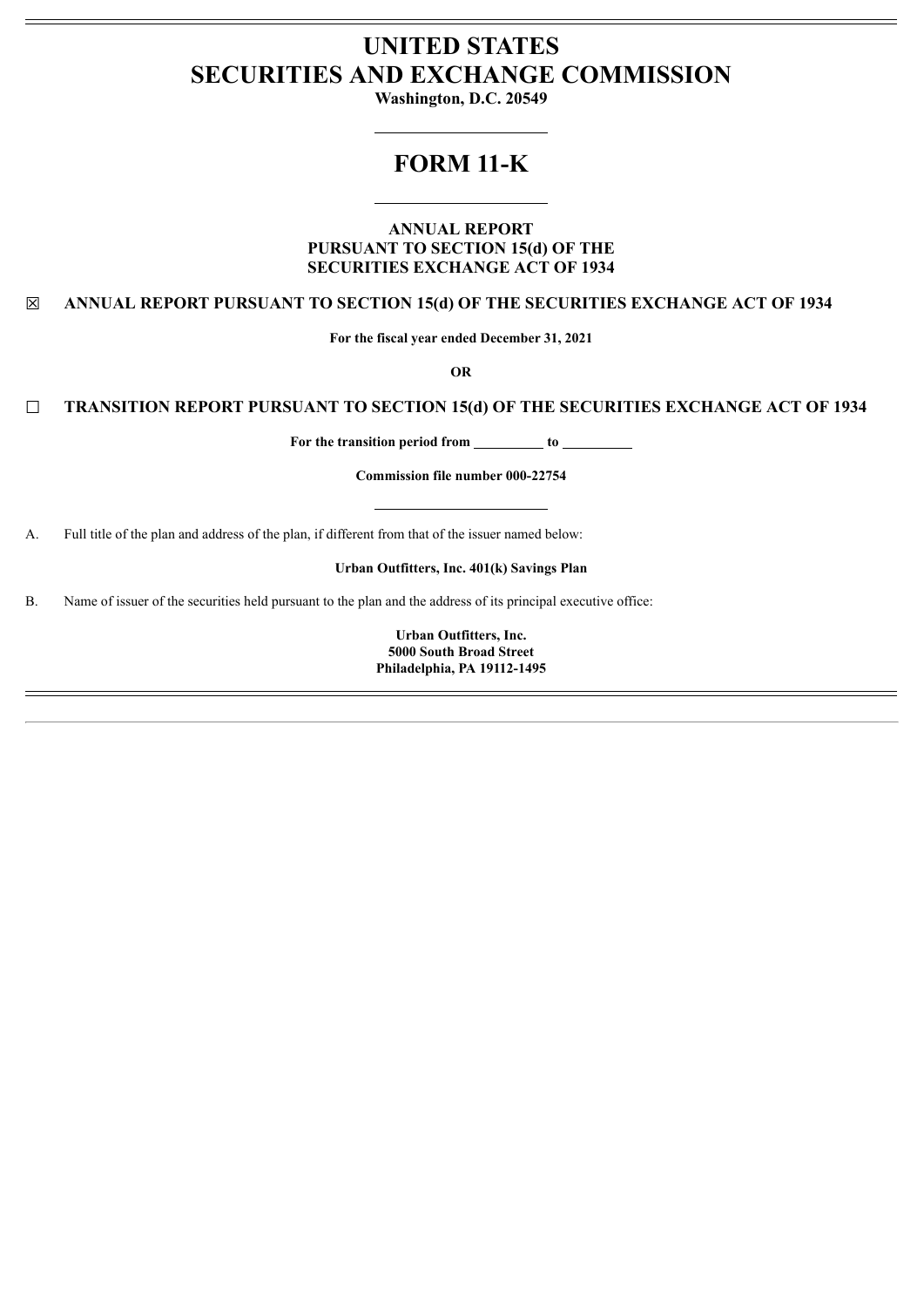# **TABLE OF CONTENTS DECEMBER 31, 2021 AND 2020**

|                                                                                                | <b>PAGE</b><br><b>NUMBER</b> |
|------------------------------------------------------------------------------------------------|------------------------------|
| Report of Independent Registered Public Accounting Firm                                        |                              |
| Financial Statements:                                                                          |                              |
| Statements of Net Assets Available for Benefits as of December 31, 2021 and 2020               |                              |
| Statement of Changes in Net Assets Available for Benefits for the Year Ended December 31, 2021 |                              |
| <b>Notes to Financial Statements</b>                                                           |                              |
| Supplemental Schedule:                                                                         |                              |
| Schedule H, line 4 Schedule of Assets (Held at End of Year) as of December 31, 2021            | 10                           |
| <b>Exhibit Index—Consent of Independent Registered Public Accounting Firm</b>                  | 11                           |
| Signature                                                                                      | 12                           |
|                                                                                                |                              |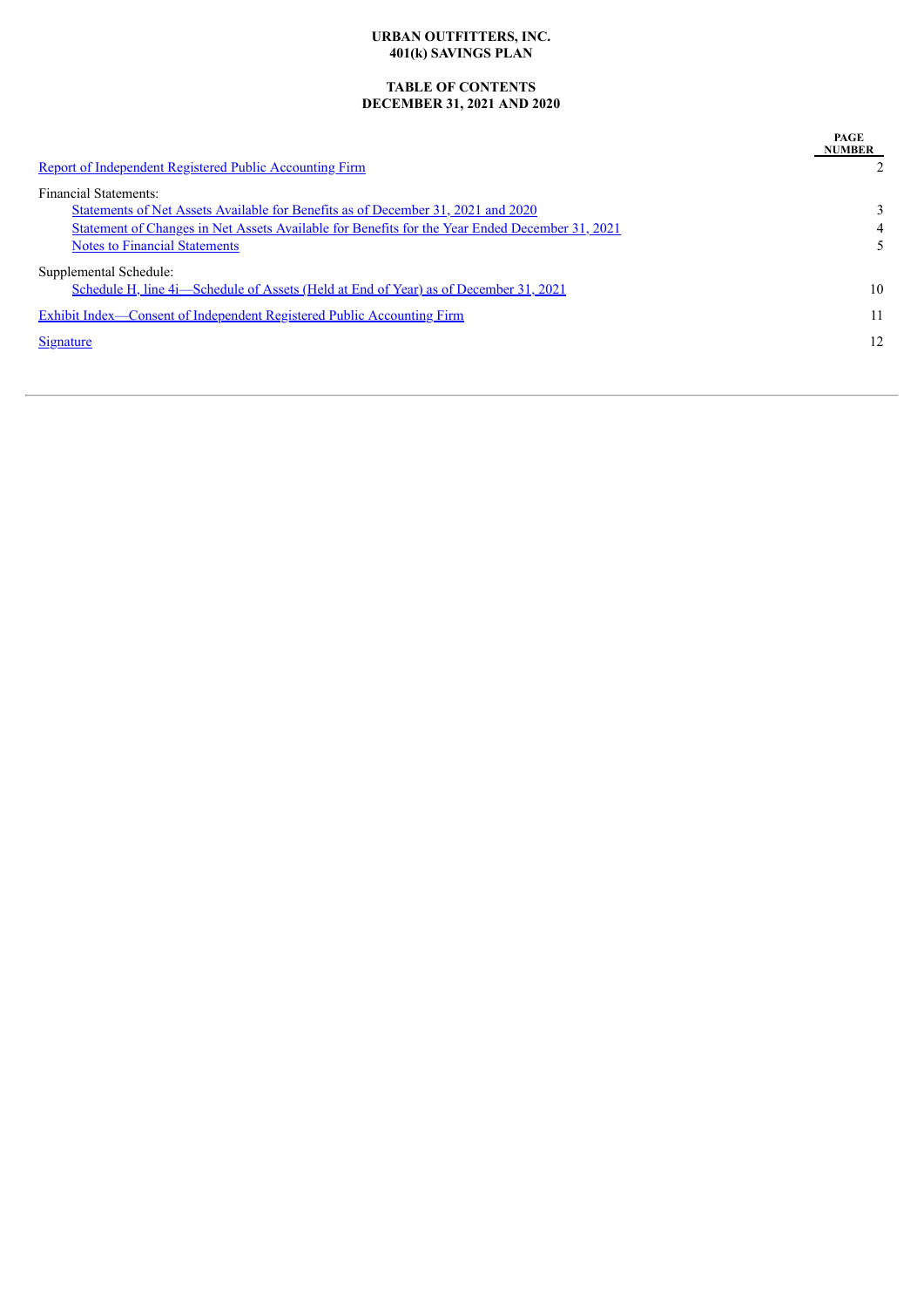# <span id="page-2-0"></span>**Report of Independent Registered Public Accounting Firm**

Plan Administrator and Participants Urban Outfitters, Inc. 401(k) Savings Plan Philadelphia, Pennsylvania

#### **Opinion on the Financial Statements**

We have audited the accompanying statements of net assets available for benefits of the Urban Outfitters, Inc. 401(k) Savings Plan (the "Plan") as of December 31, 2021 and 2020, the related statement of changes in net assets available for benefits for the year ended December 31, 2021, and the related notes (collectively, the "financial statements"). In our opinion, the financial statements present fairly, in all material respects, the net assets available for benefits of the Plan as of December 31, 2021 and 2020, and the changes in net assets available for benefits for the year ended December 31, 2021, in conformity with accounting principles generally accepted in the United States of America.

#### **Basis for Opinion**

These financial statements are the responsibility of the Plan's management. Our responsibility is to express an opinion on the Plan's financial statements based on our audits. We are a public accounting firm registered with the Public Company Accounting Oversight Board (United States) ("PCAOB") and are required to be independent with respect to the Plan in accordance with the U.S. federal securities laws and the applicable rules and regulations of the Securities and Exchange Commission and the PCAOB.

We conducted our audits in accordance with the standards of the PCAOB. Those standards require that we plan and perform the audit to obtain reasonable assurance about whether the financial statements are free of material misstatement, whether due to error or fraud. The Plan is not required to have, nor were we engaged to perform, an audit of its internal control over financial reporting. As part of our audits we are required to obtain an understanding of internal control over financial reporting but not for the purpose of expressing an opinion on the effectiveness of the Plan's internal control over financial reporting. Accordingly, we express no such opinion.

Our audits included performing procedures to assess the risk of material misstatement of the financial statements, whether due to error or fraud, and performing procedures that respond to those risks. Such procedures included examining, on a test basis, evidence regarding the amounts and disclosures in the financial statements. Our audits also included evaluating the accounting principles used and significant estimates made by the Plan's management, as well as evaluating the overall presentation of the financial statements. We believe that our audits provide a reasonable basis for our opinion.

## **Supplemental Information**

The supplemental information in the accompanying schedule of assets (held at end of year) as of December 31, 2021 has been subjected to audit procedures performed in conjunction with the audit of the Plan's financial statements. The supplemental information is presented for the purpose of additional analysis and is not a required part of the financial statements but included supplemental information required by the Department of Labor's Rules and Regulations for Reporting and Disclosure under the Employee Retirement Income Security Act of 1974. The supplemental information is the responsibility of the Plan's management. Our audit procedures included determining whether the supplemental information reconciles to the financial statements or the underlying accounting and other records, as applicable, and performing procedures to test the completeness and accuracy of the information presented in the supplemental information. In forming our opinion on the supplemental information, we evaluated whether the supplemental information, including its form and content, is presented in conformity with the Department of Labor's Rules and Regulations for Reporting and Disclosure under the Employee Retirement Income Security Act of 1974. In our opinion, the supplemental information is fairly stated, in all material respects, in relation to the financial statements as a whole.

# /s/ BDO USA, LLP

We have served as the Plan's auditor since 2011.

Philadelphia, Pennsylvania June 16, 2022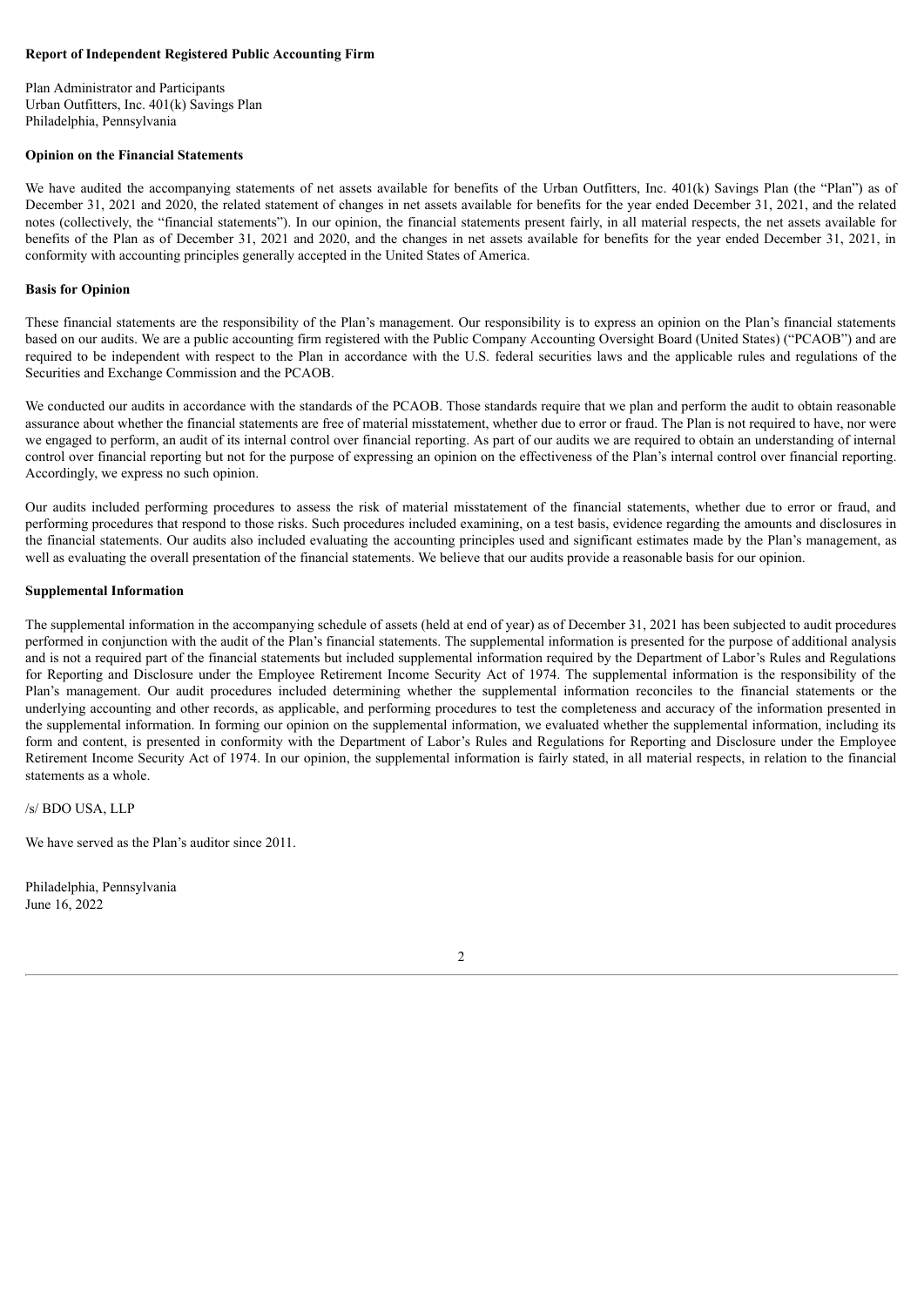## **STATEMENTS OF NET ASSETS AVAILABLE FOR BENEFITS AS OF DECEMBER 31, 2021 AND 2020**

<span id="page-3-0"></span>

|                                          | December 31,      |                   |
|------------------------------------------|-------------------|-------------------|
|                                          | 2021              | 2020              |
| <b>Assets</b>                            |                   |                   |
| Investments, at fair value (see Note 3)  | \$<br>306,116,070 | \$<br>251,282,093 |
| Receivables:                             |                   |                   |
| Notes receivable from participants       | 3,025,506         | 2,493,517         |
| <b>Total Assets</b>                      | 309, 141, 576     | 253,775,610       |
|                                          |                   |                   |
| <b>Liabilities</b>                       |                   |                   |
| Refundable contributions                 | 1,581,634         | 1,099,709         |
| <b>Total Liabilities</b>                 | 1,581,634         | 1,099,709         |
| <b>Net Assets Available for Benefits</b> | 307,559,942       | 252,675,901       |
|                                          |                   |                   |

The accompanying notes are an integral part of these financial statements.

# 3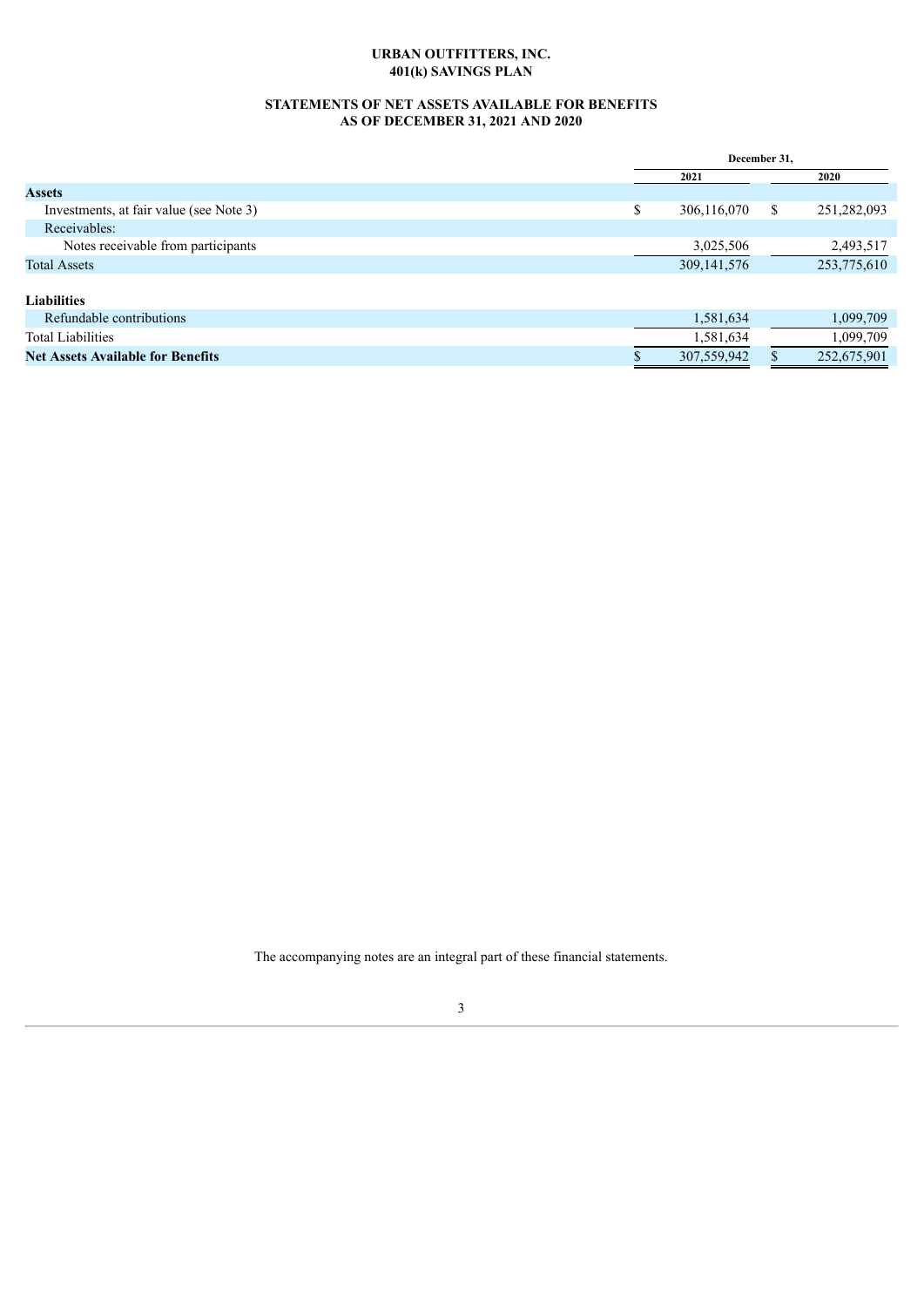### **STATEMENT OF CHANGES IN NET ASSETS AVAILABLE FOR BENEFITS FOR THE YEAR ENDED DECEMBER 31, 2021**

<span id="page-4-0"></span>

|                                                       | <b>Year Ended</b>  |
|-------------------------------------------------------|--------------------|
| <b>Additions</b>                                      | December 31, 2021  |
| Investment income:                                    |                    |
| Net appreciation in fair value of investments         | \$<br>38, 331, 742 |
| Interest and dividends                                | 5,158,259          |
| Total net investment income                           | 43,490,001         |
| Interest income on notes receivable from participants | 137,295            |
| Contributions:                                        |                    |
| Participants                                          | 24,816,872         |
| Employer                                              | 7,412,699          |
| Rollovers (see Note 1)                                | 1,866,150          |
| Total contributions                                   | 34,095,721         |
| Total additions                                       | 77,723,017         |
| <b>Deductions</b>                                     |                    |
| Benefits paid to participants                         | (22, 406, 675)     |
| Administrative expenses                               | (432, 301)         |
| <b>Total deductions</b>                               | (22, 838, 976)     |
| Net increase in net assets                            | 54,884,041         |
| <b>Net Assets Available for Benefits</b>              |                    |
| Beginning of year                                     | 252,675,901        |
| End of year                                           | \$<br>307,559,942  |

The accompanying notes are an integral part of these financial statements.

4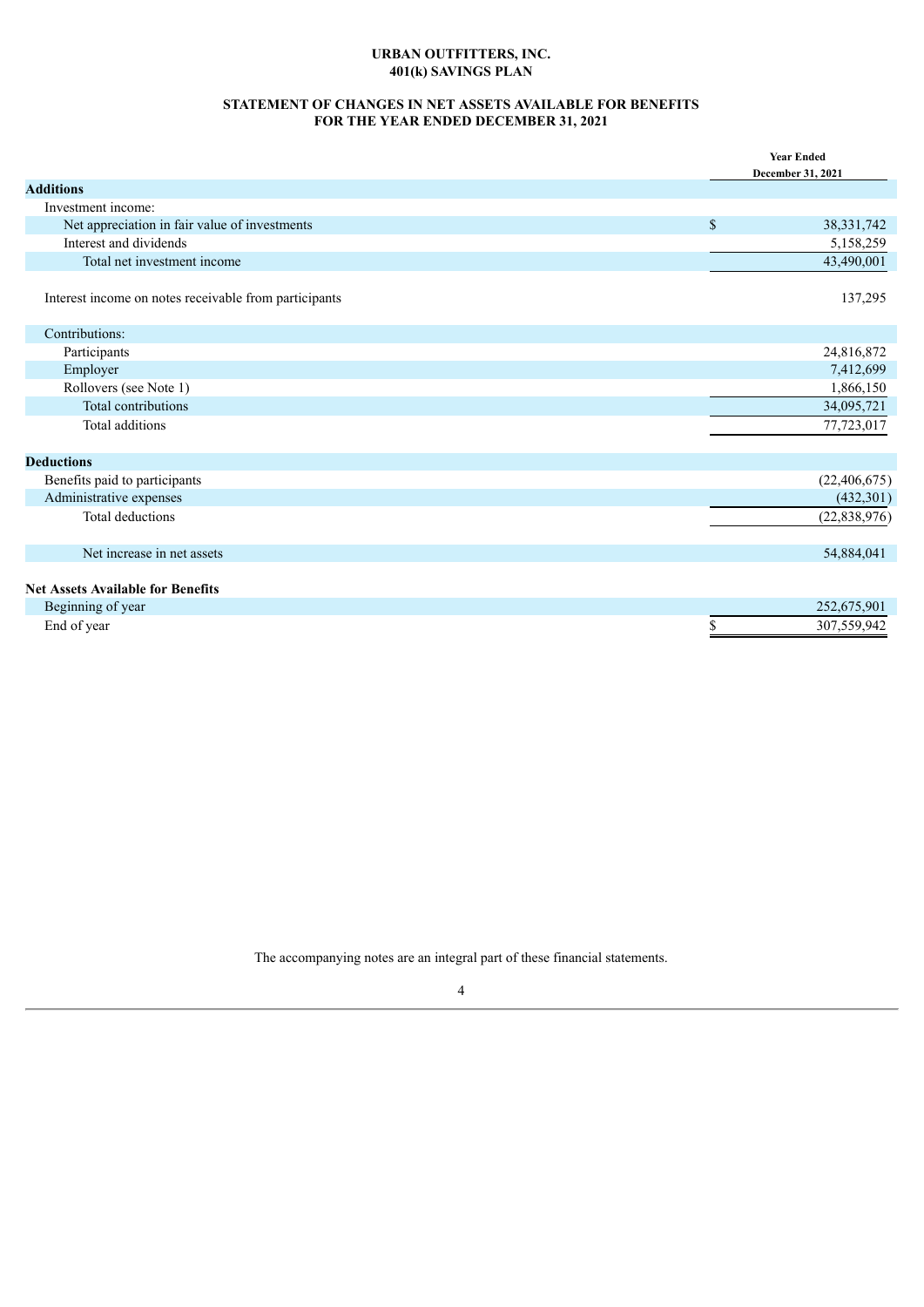# **NOTES TO FINANCIAL STATEMENTS DECEMBER 31, 2021 AND 2020**

#### <span id="page-5-0"></span>**1. Description of Plan**

The following description of the Urban Outfitters, Inc. 401(k) Savings Plan (the "Plan") provides only general information. Participants should refer to the Plan documents for a more complete description of the Plan's provisions.

#### *General*

The Plan is a defined contribution 401(k) plan covering substantially all employees of Urban Outfitters, Inc. (the "Company") that have attained age 18. Eligible employees are able to participate in the Plan upon completing three months of service. The Plan is subject to the provisions of the Employee Retirement Income Security Act of 1974, as amended ("ERISA").

The Plan is administered by a committee consisting of members appointed by the board of directors of the Company and the Plan's assets are managed by Fidelity Management Trust Company ("Fidelity"), the recordkeeper and custodian. State Street Global Advisors has been retained to serve as Independent Fiduciary for Urban Outfitters, Inc. common stock.

### *Contributions*

Subject to certain limitations as outlined in the Plan documents, participants may elect to contribute from 1% to 25% of their eligible compensation, as defined, to the Plan. Participants who have attained age 50 before the end of the plan year are eligible to make catch-up contributions. Participants may also contribute amounts representing distributions from other qualified defined benefit or defined contribution plans. Participants direct the investment of their contributions into various investment options offered by the Plan.

The Company may make matching contributions (allocated based on participant contributions for the year) and additional discretionary contributions (allocated based on participant compensation) to the Plan. To be eligible for employer contributions, a participant must have completed 12 months of continuous service. For the year ended December 31, 2021, the Company made matching contributions equal to 50% of the first 6% of an employee's compensation deferred under the Plan. No additional discretionary contributions were made.

#### *Rollovers*

Rollovers represent transfers of account balances of certain participant contributions into certain investments of the Plan from other qualified plans or individual retirement accounts. The Plan does not accept rollovers of after-tax employee contributions. The Plan accepts rollovers of designated Roth contributions.

# *Participant Accounts*

Each participant's account is credited with the participant's elective and rollover contributions, the Company's contributions and an allocation of plan investment earnings (losses), and charged with withdrawals, distributions and fees. Participant accounts are charged quarterly with an allocation of administrative expenses that are paid by the Plan. Participant administrative expenses are based on a fixed flat fee. Allocations are based on account balances, or specific participant transactions, as defined. The benefit to which a participant is entitled is the benefit that can be provided from the participant's vested account. Except as limited by the Company's Insider Trading Policy and applicable laws, participants may change their investment options at any time.

#### *Vesting*

Participants are immediately vested in their contributions plus or minus actual earnings or losses thereon. Vesting in the Company's contributions is graded over five years of credited service. Participants become 100% vested if separated from service due to retirement, death or disability.

#### *Forfeitures*

Participants forfeit non-vested Company contributions if their employment is terminated. Forfeited non-vested Company contributions are used first to pay administrative expenses of the Plan and then to reduce the Company's contributions. As of December 31, 2021 and 2020, the Plan had forfeitures of approximately \$7,000 and \$15,000, respectively, available to pay administrative expenses or reduce future Company contributions. Forfeitures of approximately \$634,000 were used to pay both administrative expenses and reduce Company contributions of the Plan for the year ended December 31, 2021.

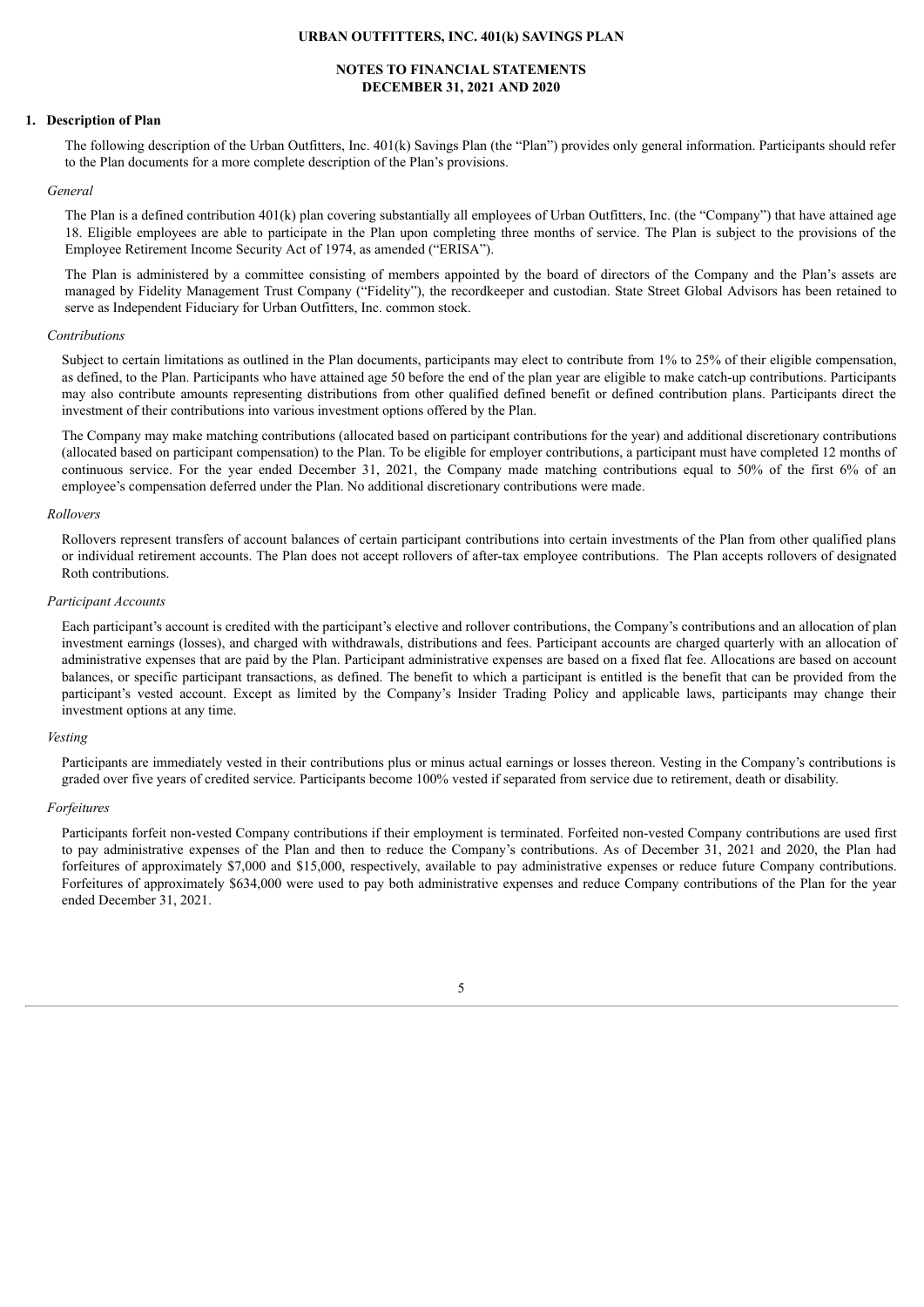# *Notes Receivable from Participants*

Participants may borrow from their vested accounts up to a maximum equal to the lesser of \$50,000 or 50% of the value of the participant's vested interest in their account. Loan terms range from one to five years, or up to fifteen years for the purchase of a residence. The loans are collateralized by the balance in the participant's account and bear interest at the prime rate plus a fixed rate of 1% upon loan origination. Principal and interest are paid ratably through payroll deductions. Participants may only have one loan outstanding at a given time. A participant with an existing loan may not apply for another loan until 10 calendar days following the date that the existing loan is paid in full.

## *Payment of Benefits*

A participant who separates from service before retirement, death or disability may request early payment of their vested benefits. Benefits are paid as soon as administratively feasible following the date on which a distribution is requested.

Separated participants may request an in-kind distribution of the portion of their vested account invested in Urban Outfitters, Inc. common stock.

Participants, upon attainment of age 59  $\frac{1}{2}$ , may elect to receive in-service distributions. Financial hardship withdrawals are also permitted pending submission of verification to the plan administrator warranting the financial hardship.

#### *Funding Policy*

The Company remits employee deferral and Company matching contributions to the Plan on a bi-weekly basis.

#### *Impact of the Coronavirus Pandemic*

On March 11, 2020, the World Health Organization declared the novel strain of coronavirus ("COVID-19") a global pandemic and recommended containment and mitigation measures worldwide. The effect and ultimate impact of the coronavirus pandemic continues to evolve as of the date of this report.

On March 27, 2020, the Coronavirus Aid, Relief, and Economic Security ("CARES") Act was signed into law. The CARES Act, among other things, includes several relief provisions available to tax-qualified retirement plans and their participants. Plan management has evaluated the relief provisions available to Plan participants under the CARES Act and has implemented the following provisions:

- Special coronavirus distributions up to \$100,000 through December 31, 2020
- Extended the period for loan repayments up to one year

During 2020, the Plan had special coronavirus distributions in the amount of \$3.2 million. The relief provisions available to Plan participants expired as of December 31, 2020.

## **2. Summary of Accounting Policies**

#### *Basis of Accounting*

The financial statements of the Plan are prepared using the accrual basis of accounting in accordance with accounting principles generally accepted in the United States of America except for benefit payments which are recorded when paid.

#### *Use of Estimates*

The preparation of financial statements in accordance with accounting principles generally accepted in the United States of America requires management to make estimates and assumptions that affect the reported amounts of assets and liabilities and changes therein, and disclosure of contingent assets and liabilities. Actual results could differ from those estimates.

#### *Contributions*

Participant contributions are recorded when the Company makes payroll deductions from eligible Plan participants. Employer contributions are accrued in the period in which they become obligations of the Company.

#### *Valuation of Investments*

The Plan's investments are stated at fair value. Fair value is the price that would be received to sell an asset or paid to transfer a liability in an orderly transaction between market participants at the measurement date. See Note 3, "Fair Value Measurements," for a discussion on fair value measurements.

Purchases and sales of securities are recorded on a trade-date basis. Interest income is recorded on the accrual basis. Dividends are recorded on the ex-dividend date.

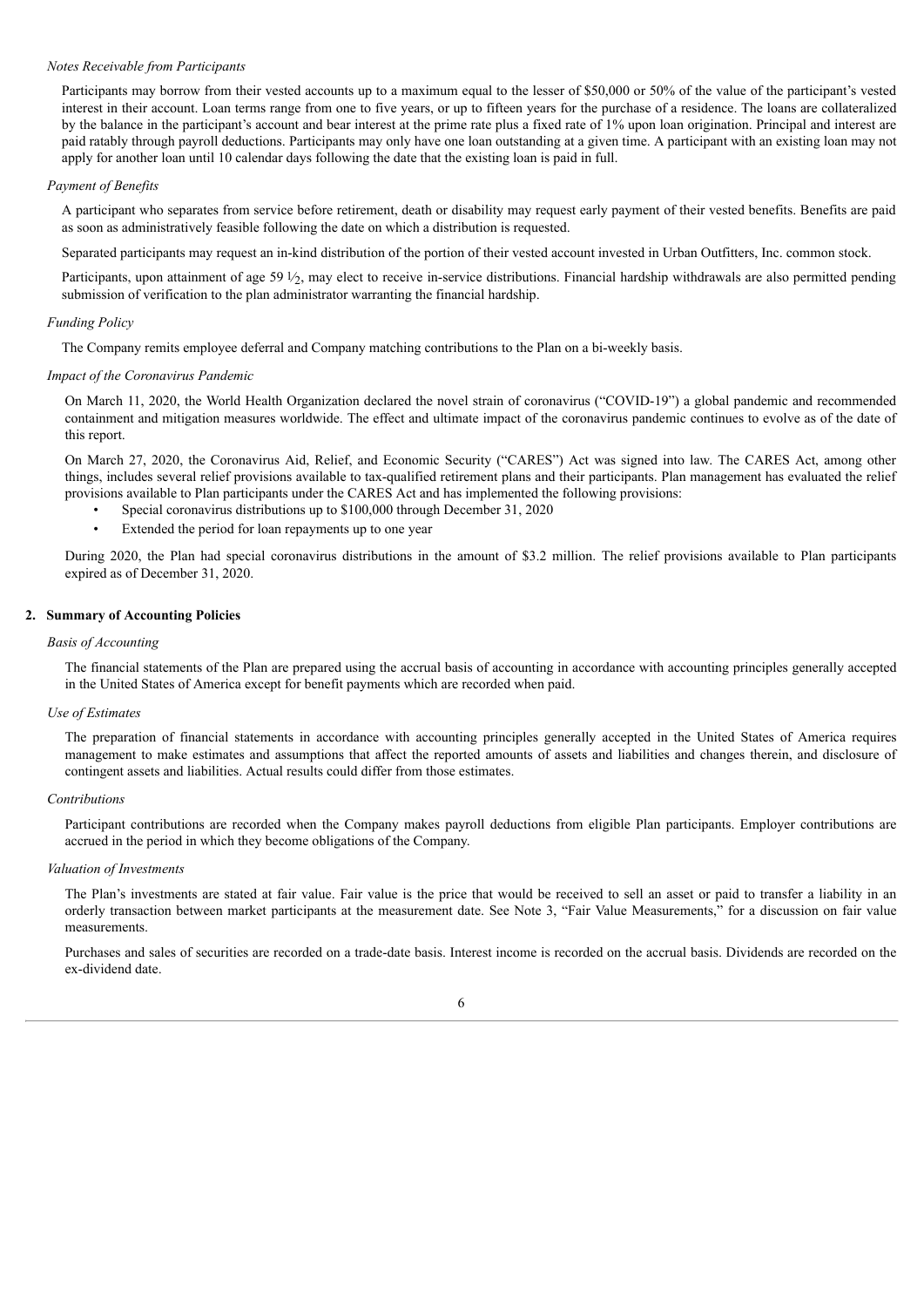### *Net Appreciation or Depreciation in Fair Value of Investments*

The Plan presents, in the Statement of Changes in Net Assets Available for Benefits, the net appreciation or depreciation in the fair value of its investments, which consists of the net realized gains or losses and the unrealized appreciation or depreciation on these investments. Investment related expenses are included in net appreciation or depreciation of fair value of investments.

# *Administrative Expenses*

Administrative expenses are calculated on a quarterly basis using a fixed fee formula based on participant headcount. Administrative expenses are subject to offset for revenue received from investments based on average quarterly assets. Any remaining balance, after the application of the offsets, is charged to participant's accounts on a quarterly basis. Certain expenses of maintaining the Plan are paid for by the Company and are excluded from these financial statements.

# *Notes Receivable from Participants*

Notes receivable from participants are measured at their unpaid principal balance plus any accrued, but unpaid, interest. Interest income is recorded on the accrual basis. Related fees are recorded as administrative expenses and are expensed when they are incurred. No allowance for credit losses has been recorded as of December 31, 2021 or 2020. If a participant ceases to make loan repayments and the recordkeeper deems the participant loan to be in default, the participant loan balance is reduced and a benefit payment is recorded.

## **3. Fair Value Measurements**

Accounting Standards Codification ("ASC") Topic 820 defines fair value as the price that would be received to sell an asset or paid to transfer a liability in an orderly transaction between market participants at the measurement date and establishes a three-tier hierarchy that is used to identify assets and liabilities measured at fair value. The hierarchy focuses on the inputs used to measure fair value and requires that the lowest level input be used. The three levels defined in ASC Topic 820 are as follows:

- Level 1: Observable inputs based upon quoted market prices for identical assets or liabilities within active markets.
- Level 2: Observable inputs other than Level 1 that are based upon quoted market prices for similar assets or liabilities, based upon quoted prices within inactive markets, or inputs other than quoted market prices that are observable through market data for substantially the full term of the asset or liability.
- Level 3: Inputs that are unobservable for the particular asset or liability due to little or no market activity and are significant to the fair value of the asset or liability. These inputs reflect assumptions that market participants would use when valuing the particular asset or liability.

ASC Topic 820 requires the Plan to describe the methodologies used to measure the fair value of assets and liabilities. These methodologies were consistently applied to all assets and liabilities carried by the Plan as of December 31, 2021 and 2020. The Plan has described below, the methodology used to measure each major category of investment assets.

- The Urban Outfitters, Inc. common stock fund is an employer stock fund. The fund consists of Urban Outfitters, Inc. common stock. Urban Outfitters, Inc. common stock is valued at the quoted market price from a national securities exchange which represents fair value. The Urban Outfitters, Inc. common stock fund is classified within Level 1 of the valuation hierarchy.
- Mutual funds are valued at the total market value of the underlying assets based on published market prices as of the close of the last day of the plan year. These values represent the net asset values of the shares held by the Plan and are classified within Level 1 of the valuation hierarchy.
- Interest-bearing deposits are valued at carrying value, which approximates fair value, and are classified within Level 1 of the valuation hierarchy.
- Common collective trusts are valued using the NAV per share provided by the investment fund's trustee and is determined by the fair value of the underlying assets within the portfolio. NAV is used as a practical expedient to estimate fair value.

The following tables present the fair value of investment assets as of December 31, 2021 and 2020 by type of asset and by the valuation hierarchy described above. The Plan had no assets that were classified as Level 2 or 3 as of December 31, 2021 and 2020.

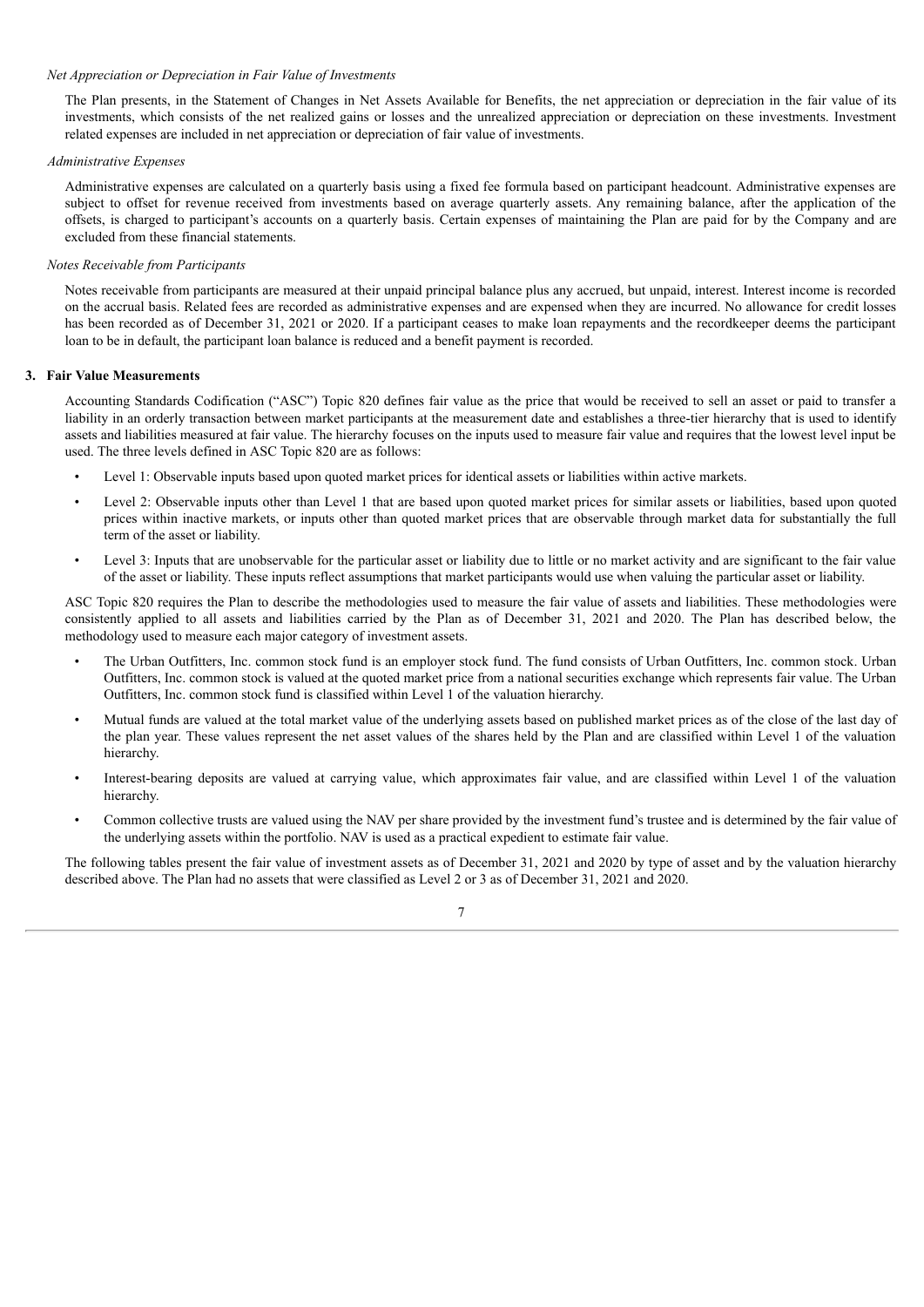|                                           | <b>Fair Value Measurements at</b> |   |             |
|-------------------------------------------|-----------------------------------|---|-------------|
|                                           | December 31, 2021                 |   |             |
| <b>Description</b>                        | (Level 1)                         |   | Total       |
| Urban Outfitters, Inc. common stock fund  | \$<br>9,562,268                   | S | 9,562,268   |
| Mutual funds                              | 215,400,531                       |   | 215,400,531 |
| Interest-bearing deposits                 | 1,310                             |   | 1,310       |
| Total investments                         | 224,964,109                       |   | 224,964,109 |
| Common collective trusts measured at NAV* |                                   |   | 81,151,961  |
| Total investments at fair value           |                                   |   | 306,116,070 |

|                                           | <b>Fair Value Measurements at</b><br>December 31, 2020 |             |   |             |
|-------------------------------------------|--------------------------------------------------------|-------------|---|-------------|
| <b>Description</b>                        |                                                        | (Level 1)   |   | Total       |
| Urban Outfitters, Inc. common stock fund  | \$                                                     | 8,874,489   | S | 8,874,489   |
| Mutual funds                              |                                                        | 214,464,073 |   | 214,464,073 |
| Interest-bearing deposits                 |                                                        | 1,112       |   | 1,112       |
| Total investments                         |                                                        | 223,339,674 |   | 223,339,674 |
| Common collective trusts measured at NAV* |                                                        |             |   | 27,942,419  |
| Total investments at fair value           |                                                        |             | S | 251,282,093 |

\* Certain investments that are measured at fair value using the NAV per share practical expedient have not been categorized in the fair value hierarchy. The fair value amounts presented in this table are intended to reconcile the fair value hierarchy to the amounts presented in the Statements of Net Assets Available for Benefits.

The following table summarizes investments measured at fair value based on NAV per share as of December 31, 2021 and 2020.

|                          |                                 |                                 |                         | Redemption                                      |                                       |
|--------------------------|---------------------------------|---------------------------------|-------------------------|-------------------------------------------------|---------------------------------------|
|                          | <b>Fair Value</b><br>12/31/2021 | <b>Fair Value</b><br>12/31/2020 | Unfunded<br>Commitments | Frequency<br><i>(if currently)</i><br>eligible) | Redemption<br><b>Notice</b><br>Period |
| Common collective trusts | .151.961<br>8 <sub>1</sub>      | ,942,419<br>າາ                  | N/A                     | Daily                                           | Daily                                 |

The Wells Fargo Stable Value Fund requires for withdrawals directed by the Plan Sponsor, not the participants, to be preceded by a 12-month written notice.

#### **4. Refundable Contributions**

In order to satisfy the relevant non-discrimination provisions of the Plan, the Plan refunds any excess deferral contributions and related net gains or losses of certain active participants. Refundable contributions at December 31, 2021 and 2020 were \$1,581,634 and \$1,099,709, respectively. Refunds are issued to participants in the month of March subsequent to each plan year. Contributions received from participants have been reduced by the refundable contributions on the Statement of Changes in Net Assets Available for Benefits for the year ended December 31, 2021.

# **5. Plan Termination**

Although it has not expressed any intent to do so, the Company has the right under the Plan to discontinue its contributions at any time and to terminate the Plan subject to the provisions of ERISA. In the event of plan termination, participants will become 100% vested in their accounts.

#### **6. Related Party and Party-in-Interest Transactions**

Certain plan investments qualify as related party and party-in-interest transactions. These include shares of the Company's common stock, interestbearing deposits, shares of common collective trusts and mutual funds.

The investments held in Urban Outfitters, Inc. common stock were \$9,562,268 and \$8,874,489 at December 31, 2021 and 2020, respectively, which comprised approximately 3% and 4% of net assets available for benefits at December 31, 2021 and 2020, respectively.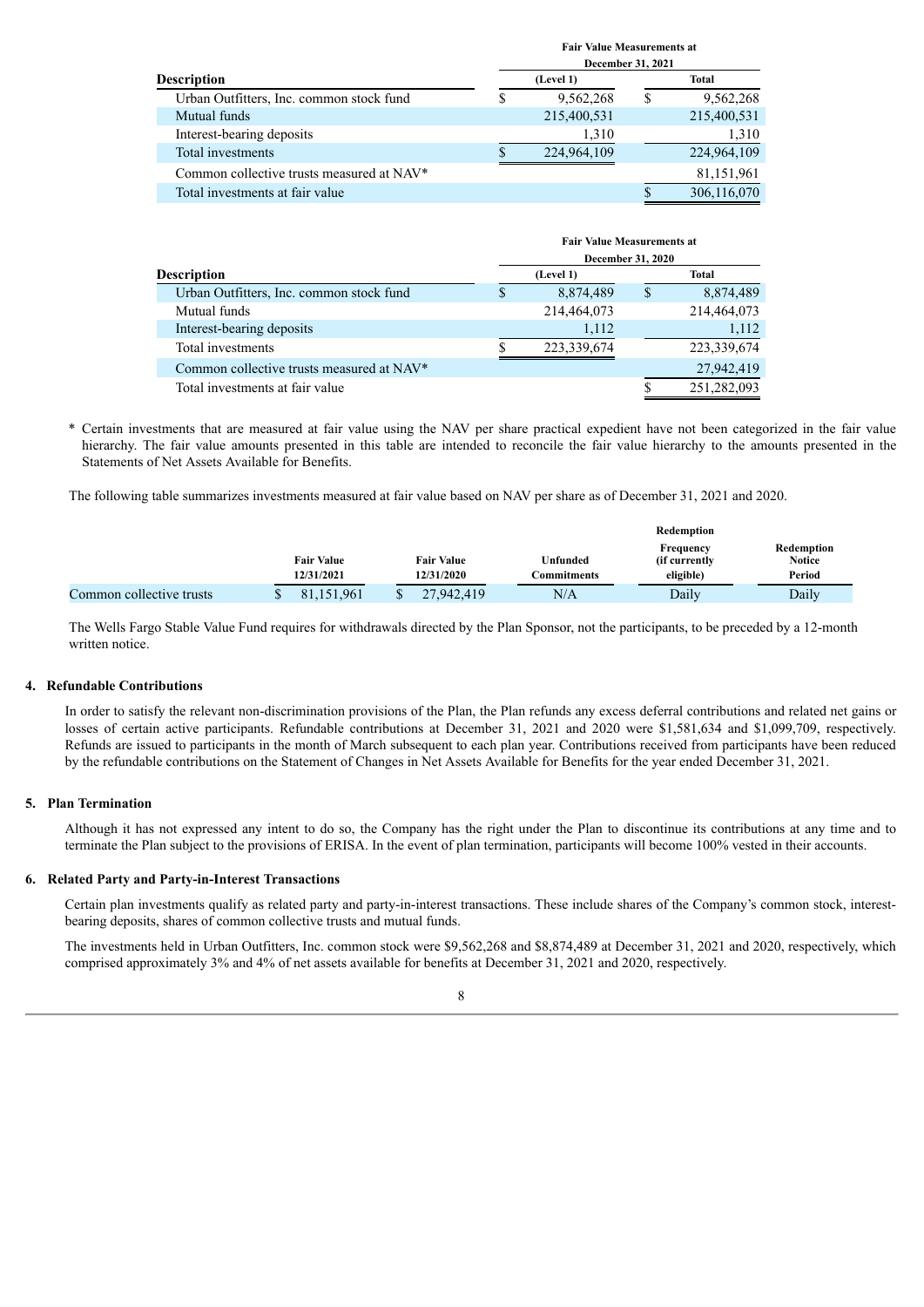The Plan holds interest-bearing deposits (Fidelity Cash Reserves Fund) and select mutual funds managed by Fidelity. At December 31, 2021 and 2020, the Plan held \$1,310 and \$1,112, respectively, of the Fidelity Cash Reserves Fund. The total balance of mutual funds managed by Fidelity at December 31, 2021 and 2020 was \$42,584,893 and \$31,734,557, respectively.

Notes receivable from participants represent a portion of the Plan's receivables. These transactions also qualify as party-in-interest transactions. Notes receivable from participants to the Plan were \$3,025,506 and \$2,493,517 as of December 31, 2021 and 2020, respectively.

#### **7. Tax Status**

The Plan is based on Fidelity Management & Research Co.'s Volume Submitter Profit Sharing Plan with Cash or Deferred Arrangements ("CODA"). The Internal Revenue Service ("IRS") ruled on June 30, 2020 that the Plan qualifies under Section 401(a) of the Internal Revenue Code ("IRC") under the volume submitter program and the related trust is, therefore, not subject to tax under the present income tax law. The Plan is required to operate in conformity with the IRC to maintain its qualification. The Plan administration believes that the Plan is designed and is currently being operated, including the adoption of amendments, in compliance with the applicable requirements of the IRC.

Accounting principles generally accepted in the United States of America require Plan management to evaluate tax positions taken by the Plan and recognize a tax liability if the Plan has taken an uncertain position that more likely than not would not be sustained upon examination by federal, state and/or local taxing authorities. The Plan is subject to routine examinations by taxing jurisdictions; however, there are currently no audits for any tax periods currently in progress.

# **8. Risks and Uncertainties**

The Plan invests in various investment securities. Investment securities are exposed to various risks such as interest rate, market and credit risks. Due to the level of risk associated with certain investment securities, it is at least reasonably possible that changes in the values of investment securities will occur in the near term and that such changes could materially affect participant account balances and the amounts reported in the Statement of Net Assets Available for Benefits.

### **9. Subsequent Events**

The Company has evaluated the effects of events that have occurred subsequent to December 31, 2021, through the issuance of these financial statements and has identified no subsequent events.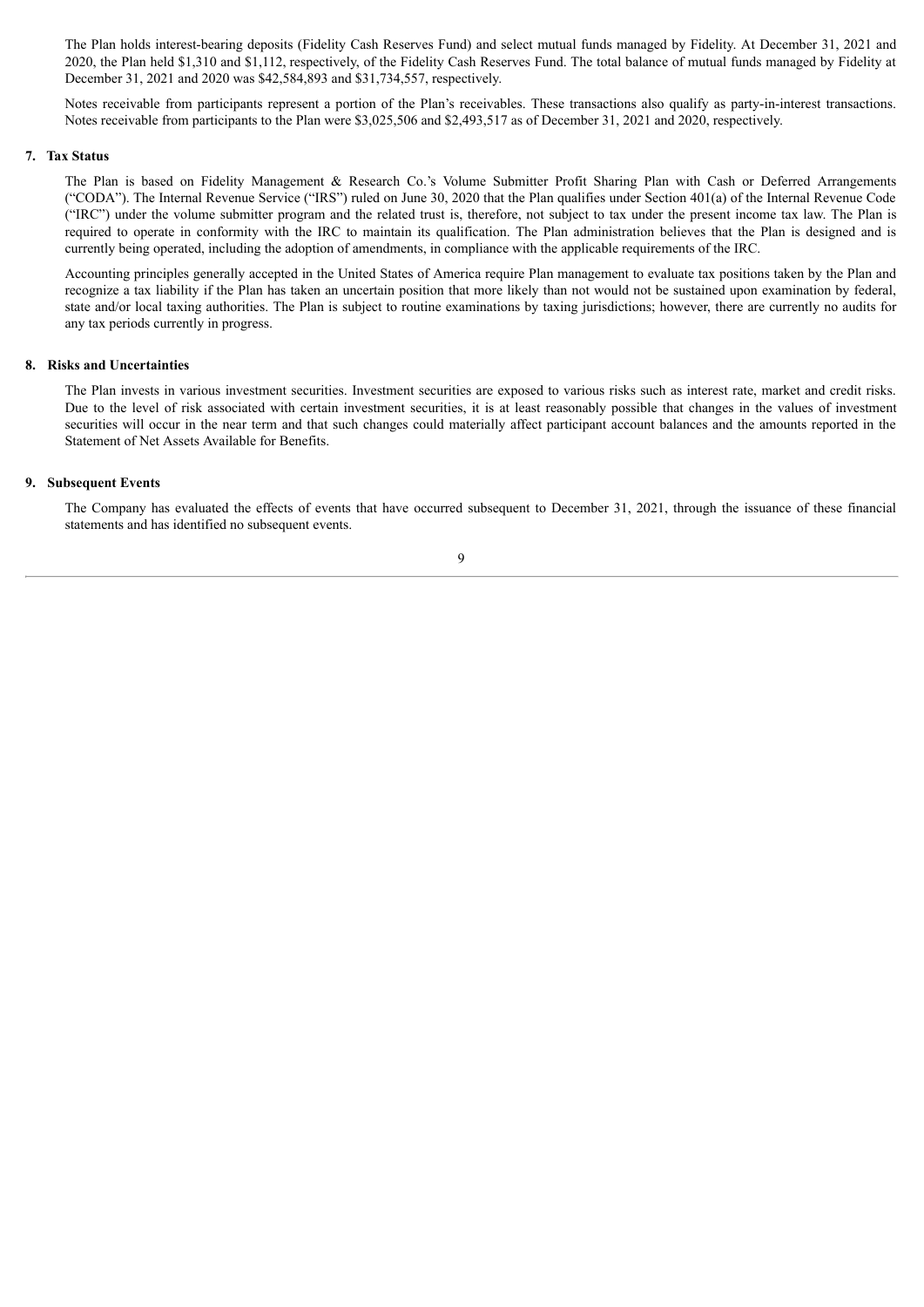# **EIN: 23-2003332 PLAN -002 SCHEDULE H, LINE 4i—SCHEDULE OF ASSETS (HELD AT END OF YEAR) AS OF DECEMBER 31, 2021**

<span id="page-10-0"></span>

| (a)    | (b)                                                                   | (c)                                                                                                                                     | (d)                             |
|--------|-----------------------------------------------------------------------|-----------------------------------------------------------------------------------------------------------------------------------------|---------------------------------|
|        | <b>IDENTITY OF ISSUE, BORROWER,</b><br><b>LESSOR OR SIMILAR PARTY</b> | <b>DESCRIPTION OF INVESTMENT</b><br>INCLUDING MATURITY DATE,<br><b>RATE OF INTEREST,</b><br><b>COLLATERAL,</b><br>PAR OR MATURITY VALUE | <b>CURRENT VALUE</b><br>**      |
| $\ast$ | Urban Outfitters, Inc.                                                | Common Stock Fund                                                                                                                       | $\mathbf{\hat{S}}$<br>9,562,268 |
| *      | <b>Fidelity Cash Reserves Fund</b>                                    | <b>Interest-Bearing Deposits</b>                                                                                                        | 1,310                           |
|        | JP Morgan U.S. Active Core Equity Fund                                | Common Collective Trust                                                                                                                 | 51,229,476                      |
|        | Prudential Core Plus Bond                                             | Common Collective Trust                                                                                                                 | 2,897,309                       |
|        | Rothschild U.S. Small/Mid-Cap Core CIT Fund                           | <b>Common Collective Trust</b>                                                                                                          | 15,936,386                      |
|        | Wells Fargo Stable Value Fund                                         | Common Collective Trust                                                                                                                 | 11,088,790                      |
|        | American Funds Euro Pacific Growth Fund                               | <b>Mutual Fund</b>                                                                                                                      | 9,477,216                       |
| $\ast$ | Fidelity Spartan International Index Advantage Fund                   | Mutual Fund                                                                                                                             | 5,869,278                       |
| $\ast$ | Fidelity Total Market Index Fund                                      | <b>Mutual Fund</b>                                                                                                                      | 36,715,615                      |
|        | Vanguard Inflation Protected Securities Fund                          | Mutual Fund                                                                                                                             | 640,487                         |
|        | Vanguard Institutional Target Retirement 2015 Fund                    | <b>Mutual Fund</b>                                                                                                                      | 630,459                         |
|        | Vanguard Institutional Target Retirement 2020 Fund                    | Mutual Fund                                                                                                                             | 2,727,628                       |
|        | Vanguard Institutional Target Retirement 2025 Fund                    | <b>Mutual Fund</b>                                                                                                                      | 2,042,495                       |
|        | Vanguard Institutional Target Retirement 2030 Fund                    | Mutual Fund                                                                                                                             | 8,660,302                       |
|        | Vanguard Institutional Target Retirement 2035 Fund                    | <b>Mutual Fund</b>                                                                                                                      | 7,097,649                       |
|        | Vanguard Institutional Target Retirement 2040 Fund                    | Mutual Fund                                                                                                                             | 21,517,287                      |
|        | Vanguard Institutional Target Retirement 2045 Fund                    | <b>Mutual Fund</b>                                                                                                                      | 14,956,664                      |
|        | Vanguard Institutional Target Retirement 2050 Fund                    | Mutual Fund                                                                                                                             | 51,701,248                      |
|        | Vanguard Institutional Target Retirement 2055 Fund                    | <b>Mutual Fund</b>                                                                                                                      | 30,870,446                      |
|        | Vanguard Institutional Target Retirement 2060 Fund                    | Mutual Fund                                                                                                                             | 12,602,207                      |
|        | Vanguard Institutional Target Retirement 2065 Fund                    | Mutual Fund                                                                                                                             | 1,338,307                       |
|        | Vanguard Institutional Target Retirement Income Fund                  | Mutual Fund                                                                                                                             | 2,374,622                       |
|        | Vanguard Total Bond Market Fund                                       | Mutual Fund                                                                                                                             | 6,178,621                       |
|        |                                                                       |                                                                                                                                         | 306,116,070                     |
| $\ast$ | Participant Loans                                                     | Prime $+1\%$ with interest rates<br>ranging from $4.25\%$ to $6.50\%$ ;<br>various maturities through                                   |                                 |
|        |                                                                       | November 2036                                                                                                                           | 3,025,506                       |
|        |                                                                       |                                                                                                                                         | \$<br>309,141,576               |

\* Party-in-interest as defined by ERISA

\*\* Cost information is not required for participant directed investments and therefore, is not included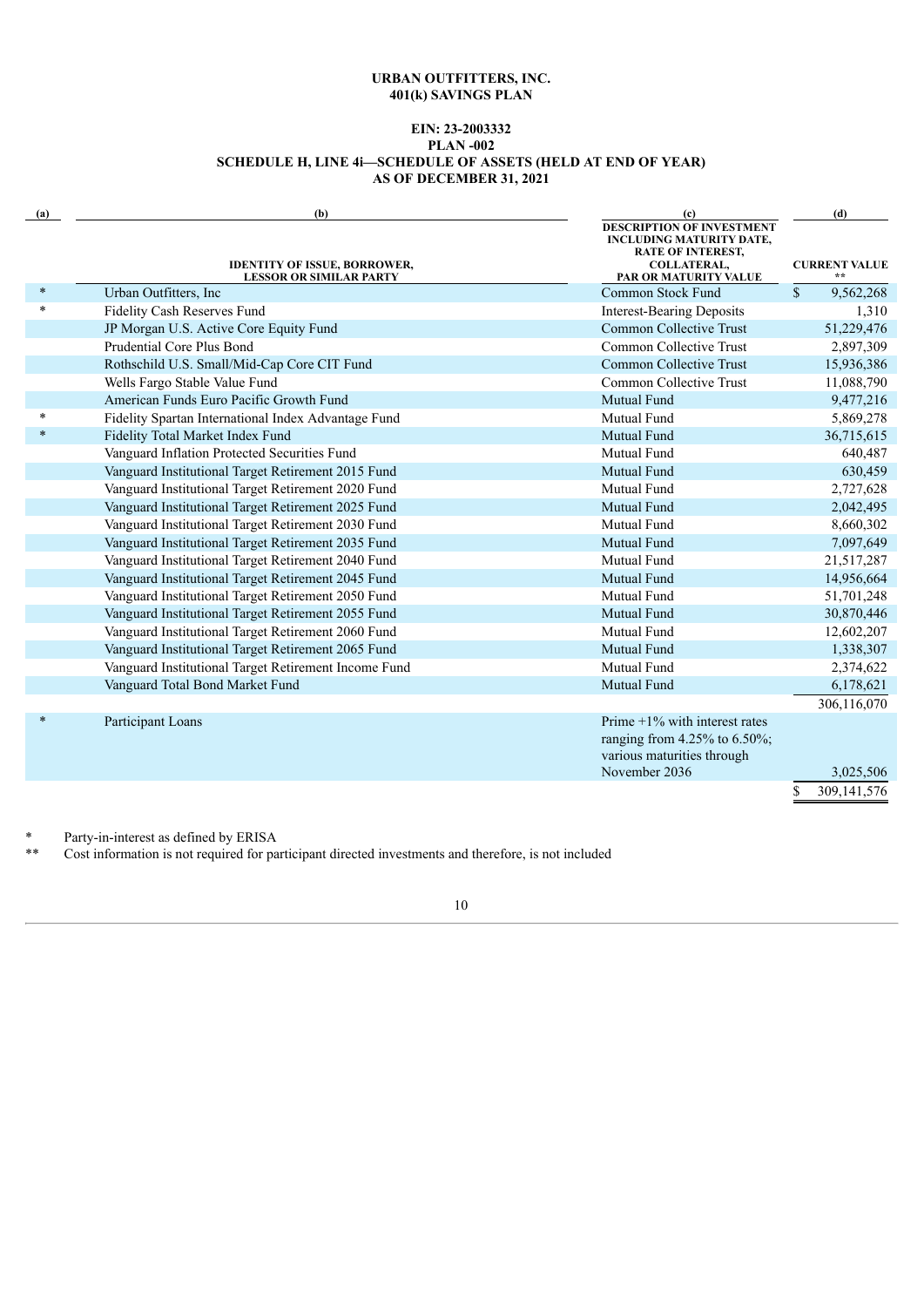<span id="page-11-0"></span>

| $23.1*$<br>Consent of BDO USA, LLP |
|------------------------------------|
|                                    |
| $*$<br>Filed herewith              |
| 11                                 |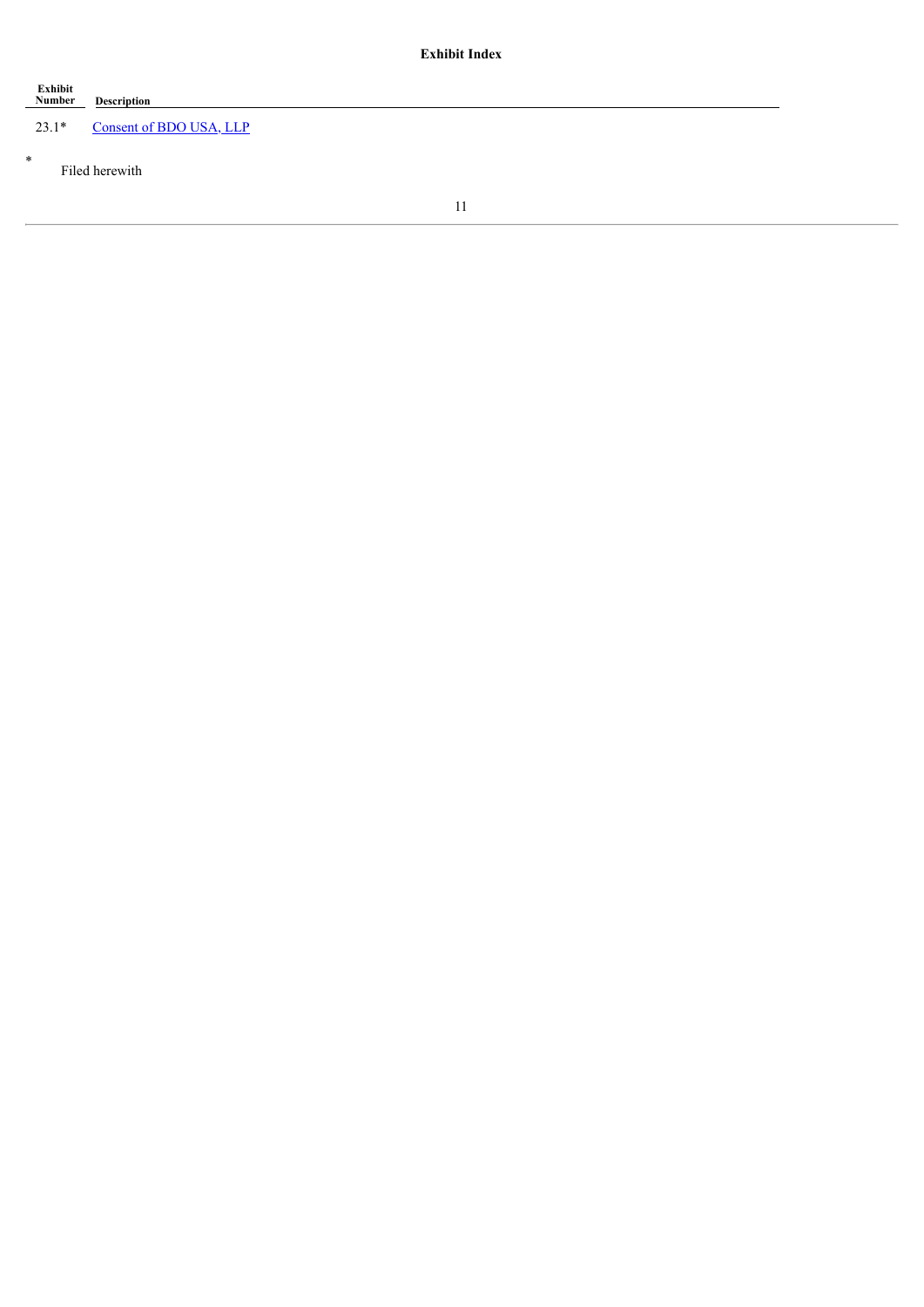# **SIGNATURE**

<span id="page-12-0"></span>Pursuant to the requirements of the Securities Exchange Act of 1934, the trustees (or other person(s) who administer(s) the employee benefit plan) have duly caused this annual report to be signed on its behalf by the undersigned hereunto duly authorized.

Urban Outfitters, Inc. 401(k) Savings Plan

Date: June 16, 2022 **By:** *By: S/ MELANIE MAREIN-EFRON* **Melanie Marein-Efron Plan Administrator**

12